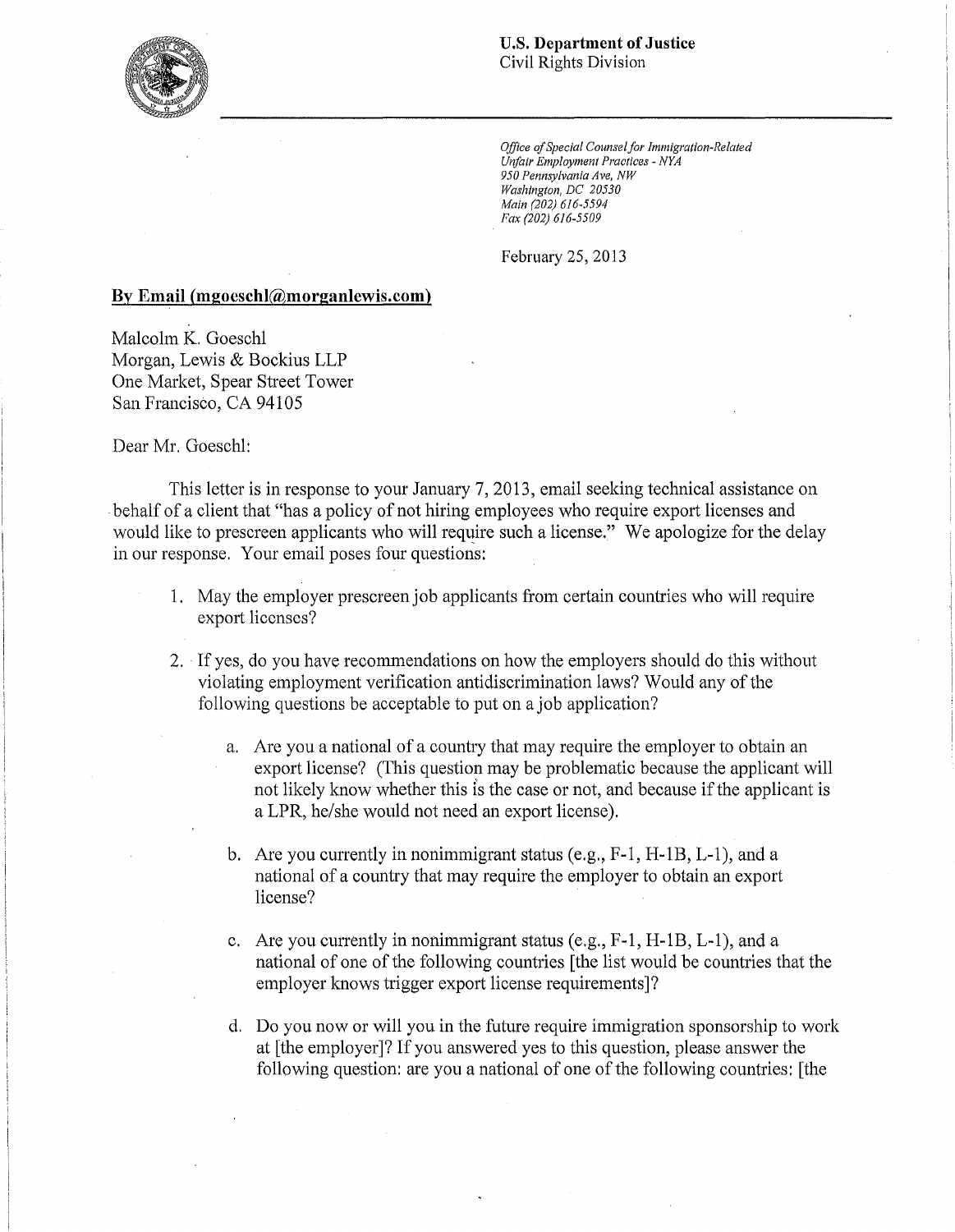list would be countries that the employer knows trigger export license requirements]7

- 3. Do you have any other suggested questions to prescreen applicants who require export licenses?
- 4. Assuming the employer cannot, or chooses not to prescreen applicants who require export licenses, may it rescind its offer to an employee once it learns that he/she requires such a license? This would typically happen as soon as the employee accepts , the offer of employment, and provides documentation to begin the immigration sponsorship process.

As you may know, OSC enforces the anti-discrimination provision of the Immigration and Nationality Act ("INA"), as amended, 8 U.S.C. § 1324b. The anti-discrimination provision prohibits four types of unlawful conduct: (1) citizenship or immigration status discrimination; (2) national origin discrimination; (3) unfair documentary practices during the employment eligibility verification (Form 1-9) process ("document abuse"); and (4) retaliation for filing a charge or asserting rights under the anti-discrimination provision. Although OSC cannot give you an advisory opinion on any set of facts involving a particular individual or company, we are pleased to provide some general guidelines regarding compliance with the anti-discrimination provision of the INA.

We understand your questions regarding employment of individuals who may require an export license to refer to the requirements of the International Traffic in Arms Regulations  $("ITAR")$  and/or the Export Administration Regulations  $("EAR")$ . Your questions appear to relate to the employment of individuals who are not considered "U.S. persons" under ITAR and individuals who are covered by the export control rule under the EAR. Under the ITAR, a "U.S. person" includes a lawful permanent resident or a protected individual as defined by 8 U.S.C. § 1 324b(a)(3). *See* 22 C.F.R. § 120.15. The statutory definition of "protected individuals" under the anti-discrimination provision of the INA includes, among other individuals, U.S. citizens and nationals, refugees and asylees. *See* 8 U.S.C. § 1324b(a)(3)(B). Please note that guidance on the licensing of foreign persons by the U.S. Department of State states that while the ITAR imposes licensing requirements, "the ITAR does not, however, impose requirements on U.S. companies concerning the recruitment, selection, employment, promotion or retention of a foreign person." U.S. Department of State, Directorate of Defense Trade Controls, "Licensing of Foreign Persons Employed by a U.S. Person - UPDATED" (07118/2012), available at http://www.pmddtc.state.gov/licensing/documents/WebNotice LicensingForeign2.pdf. Under the EAR, the export control rule does not apply to an individual admitted for lawful permanent residence or a protected individual as defined by 8 U.S.C. § 1324b(a)(3). *See* 15 C.F.R. § 734.2(b)(2)(ii).

Citizenship status discrimination occurs when individuals are not hired or are fired because of their citizenship or immigration status. 8 U.S.C. § 1324b. However, an employer may consider citizenship status if it is required in order to comply with a law, regulation, or executive order, or the terms of a Federal, State, or local government contract. 8 U.S.C. § 1324b(a)(2)(C). Under the INA, only "protected individuals" as defined by 8 U.S.C. § 1324b(a)(3) are protected from citizenship status discrimination. Therefore, an employer that